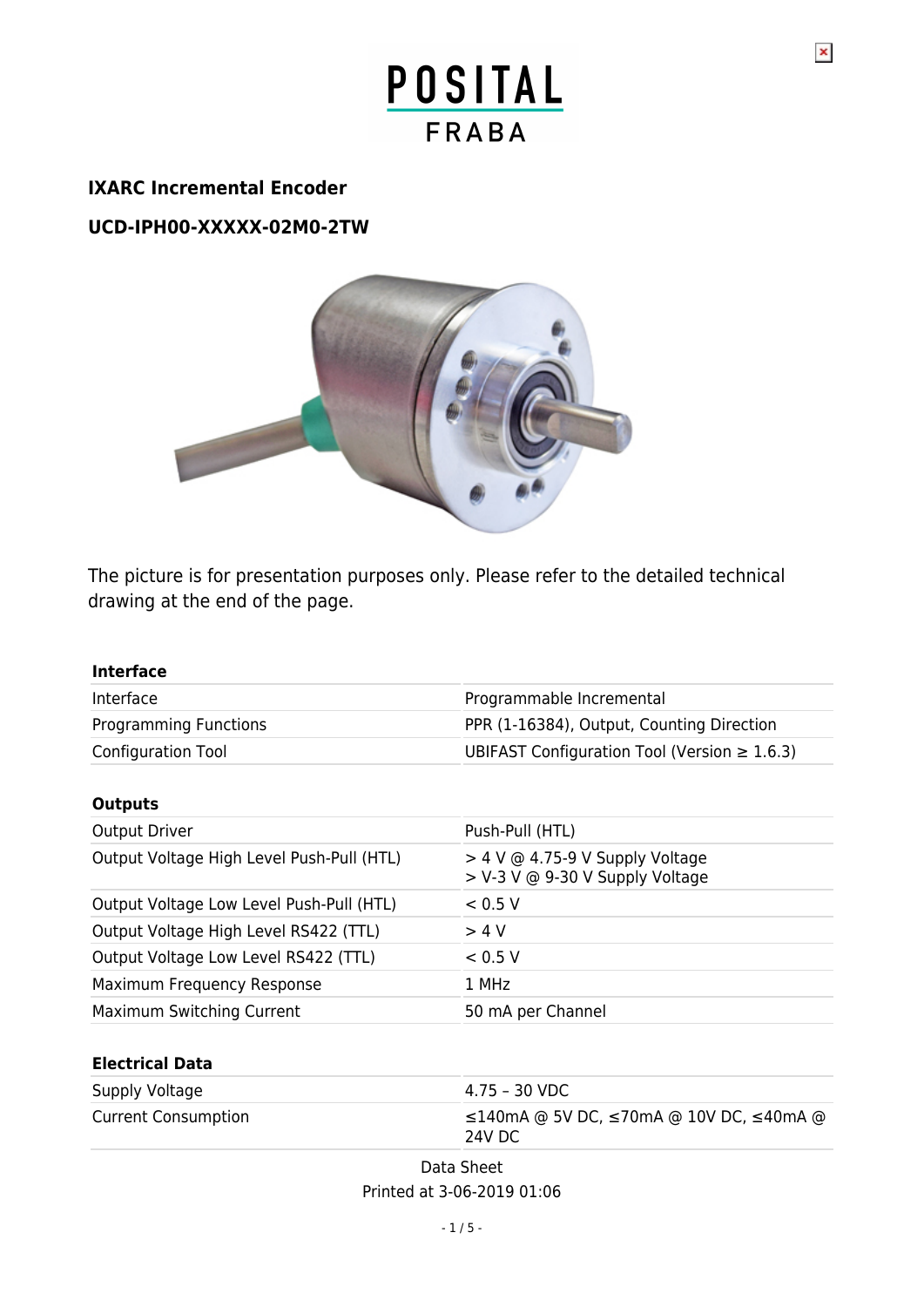$\pmb{\times}$ 

| <b>Power Consumption</b>           | $\leq$ 1.0 W      |
|------------------------------------|-------------------|
| Start-Up Time                      | $<$ 1 s           |
| Min. Load Resistance               | $120 \Omega$      |
| <b>Reverse Polarity Protection</b> | Yes               |
| <b>Short Circuit Protection</b>    | Yes               |
| <b>EMC: Emitted Interference</b>   | DIN EN 61000-6-4  |
| <b>EMC: Noise Immunity</b>         | DIN EN 61000-6-2  |
| <b>MTTF</b>                        | 280 years @ 40 °C |

#### **Sensor**

| Technology     | Magnetic                                      |
|----------------|-----------------------------------------------|
| Accuracy (INL) | $\pm 0.0878$ ° ( $\leq 12$ bit)               |
| Duty Cycle     | $180^{\circ} \pm 27^{\circ}$ (Speed > 100RPM) |
| Phase Angle    | $90^\circ \pm 14^\circ$ (Speed > 100RPM)      |

## **Environmental Specifications**

| <b>Protection Class (Shaft)</b> | IP65                                |
|---------------------------------|-------------------------------------|
| Protection Class (Housing)      | IP65                                |
| <b>Operating Temperature</b>    | $-20$ °C (-4 °F) - +80 °C (+176 °F) |
| Humidity                        | 98% RH, no condensation             |

#### **Mechanical Data**

#### **Mechanical Data**

| <b>Housing Material</b>           | Steel                                                      |
|-----------------------------------|------------------------------------------------------------|
| <b>Housing Coating</b>            | <b>Zinc Plated</b>                                         |
| Flange Type                       | Clamp, ø 40 mm                                             |
| <b>Flange Material</b>            | Aluminum                                                   |
| Shaft Type                        | Solid, Single Flat, Length $= 15$ mm                       |
| <b>Shaft Diameter</b>             | $\emptyset$ 6 mm (0.24")                                   |
| Shaft Material                    | Stainless Steel V2A (1.4305, 303)                          |
| Max. Shaft Load                   | Axial 40 N, Radial 110 N                                   |
| Rotor Inertia                     | ≤ 30 gcm <sup>2</sup> [≤ 0.17 oz-in <sup>2</sup> ]         |
| <b>Friction Torque</b>            | ≤ 3 Ncm @ 20 °C (4.2 oz-in @ 68 °F)                        |
| Max. Permissible Mechanical Speed | $\leq$ 12000 1/min                                         |
| <b>Shock Resistance</b>           | $\leq$ 100 g (half sine 6 ms, EN 60068-2-27)               |
| Permanent Shock Resistance        | $\leq$ 10 g (half sine 16 ms, EN 60068-2-29)<br>Data Sheet |

Printed at 3-06-2019 01:06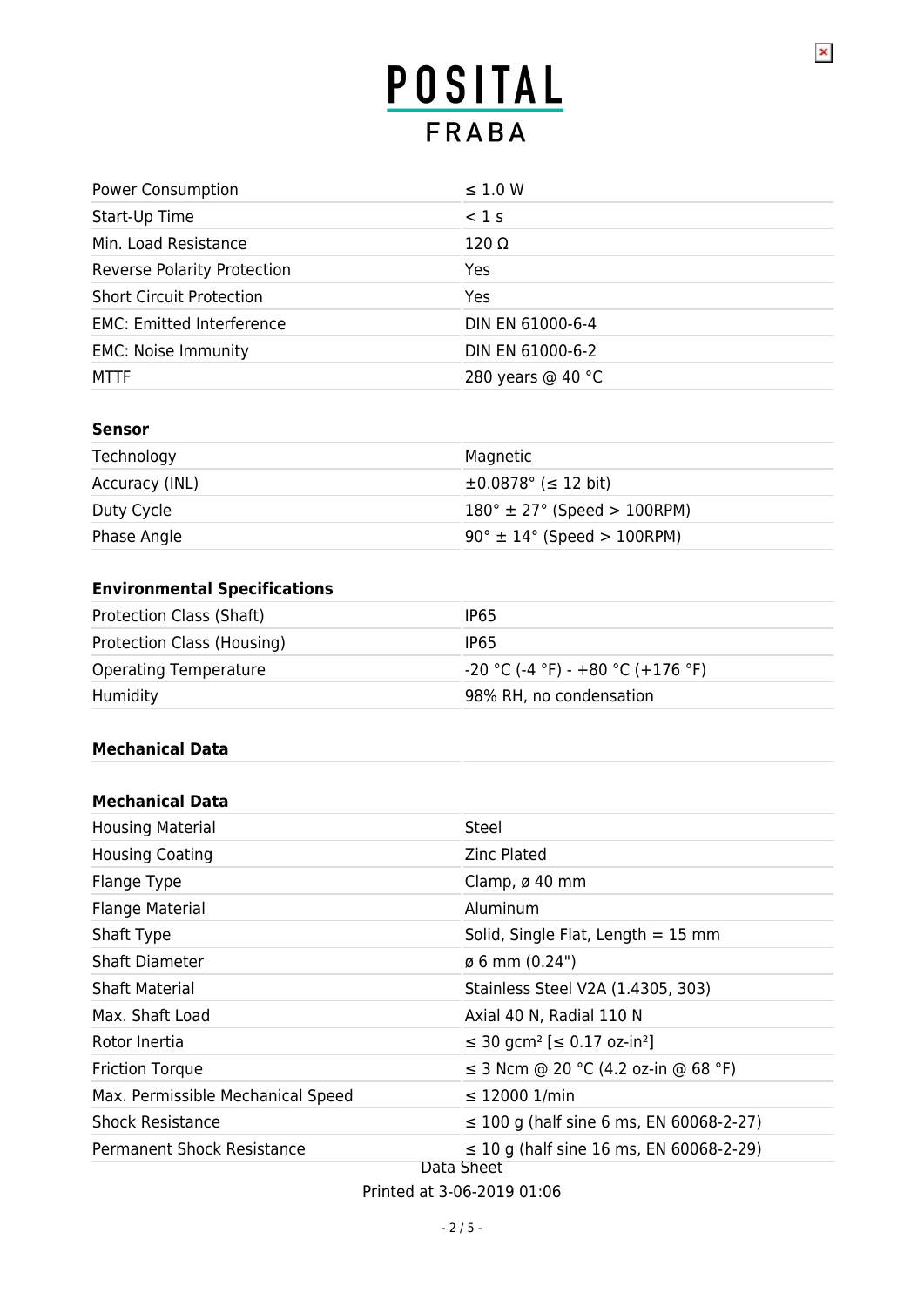| <b>Vibration Resistance</b>                                    | $\leq$ 10 g (10 Hz – 1000 Hz, EN 60068-2-6)                                   |
|----------------------------------------------------------------|-------------------------------------------------------------------------------|
| Length                                                         | 33 mm (1.30")                                                                 |
| Weight                                                         | 480 g (1.06 lb)                                                               |
| Minimum Mechanical Lifetime<br>$(10^8$ revolutions with Fa/Fr) | 430 (20 N / 40 N), 150 (40 N / 60 N), 100 (40 N /<br>80 N), 55 (40 N / 110 N) |

#### **Electrical Connection**

| <b>Connection Orientation</b> | Axial/Radial                              |
|-------------------------------|-------------------------------------------|
| Cable Length                  | 2 m [79"]                                 |
| Wire Cross Section            | $0.14$ mm <sup>2</sup> / AWG 26           |
| Material / Type               | PVC.                                      |
| Cable Diameter                | 6 mm $(0.24$ in)                          |
| Minimum Bend Radius           | 46 mm (1.81") fixed, 61 mm (2.4") flexing |

### **Certification**

Approval CE + cULus listed, Industrial Control Equipment

 $\pmb{\times}$ 

#### **Product Life Cycle**

| Product Life Cycle | New |
|--------------------|-----|
|                    |     |

#### **Connection Plan**

| SIGNAL       | <b>CABLE COLOR</b> |
|--------------|--------------------|
| A            | Green              |
| /A           | Yellow             |
| B            | Gray               |
| /B           | Pink               |
| Z            | Blue               |
| Z            | Red                |
| Power Supply | Brown              |
| <b>GND</b>   | White              |
| Shielding    | Shield             |
|              |                    |

Connector-View on Encoder

### **Pulse Diagram**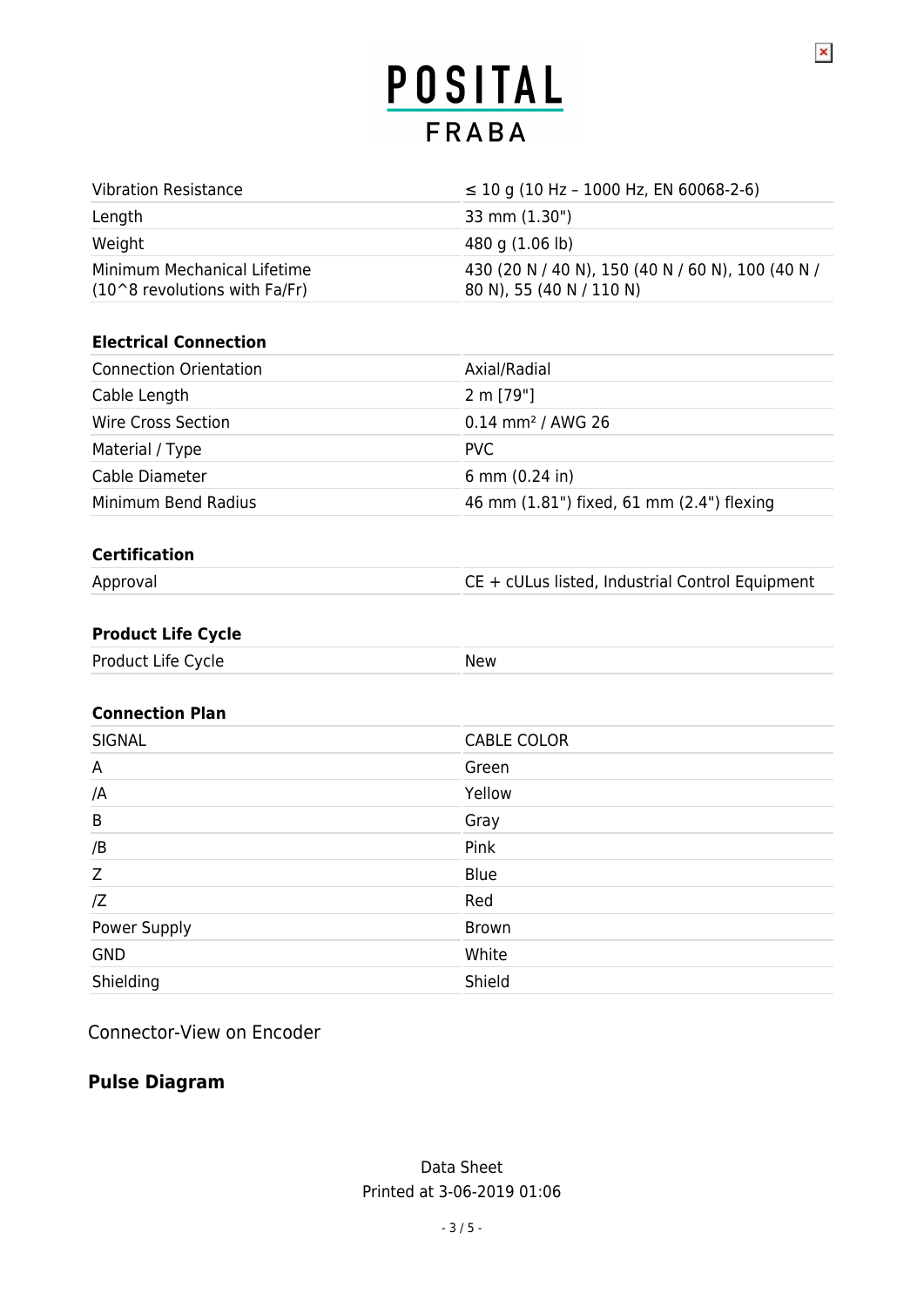$\pmb{\times}$ 



Rotation Clockwise (seen on shaft) **Dimensional Drawing**

## [2D Drawing](http://www.posital.com/en/system/webservices/product-drawing.php?i1=aHR0cHM6Ly93d3cucG9zaXRhbC5jb20vbWVkaWEvcG9zaXRhbF9mc2ltZy9kcmF3aW5nLXVjZC0wMm0wLXEzYS1uXzk1MHhYLnBuZw==&i2=aHR0cHM6Ly93d3cucG9zaXRhbC5jb20vbWVkaWEvcG9zaXRhbF9mc2ltZy9kcmF3aW5nLW1jLTMtY3gtMzIwLXN4bS0wOWIwOWItbi0ydHctbl85NTB4WC5wbmc=&i3=&p=VUNELUlQSDAwLVhYWFhYLTAyTTAtMlRX)

#### **Accessories**

Configuration/Programming Tools UBIFAST Configuration Tool Couplings Coupling Bellow Type-06-06 Coupling Bellow Type-06-10 Coupling Bellow Type-06-08 Coupling Bellow Type-06-(3/8") Coupling Bellow Type-06-(1/4") Coupling Jaw Type-06-06 Coupling Jaw Type-06-10 Coupling Jaw Type-06-08 Coupling Jaw Type-06-12 Coupling Jaw Type-06-(1/4") Coupling Jaw Type-06-(3/8") Coupling Disc Type-06-06 Coupling Disc Type-06-10 More Displays AP20-00 Counter AP20-D0 Counter (4 dig. o/p) AP20-0A Counter (analog o/p)

> Data Sheet Printed at 3-06-2019 01:06